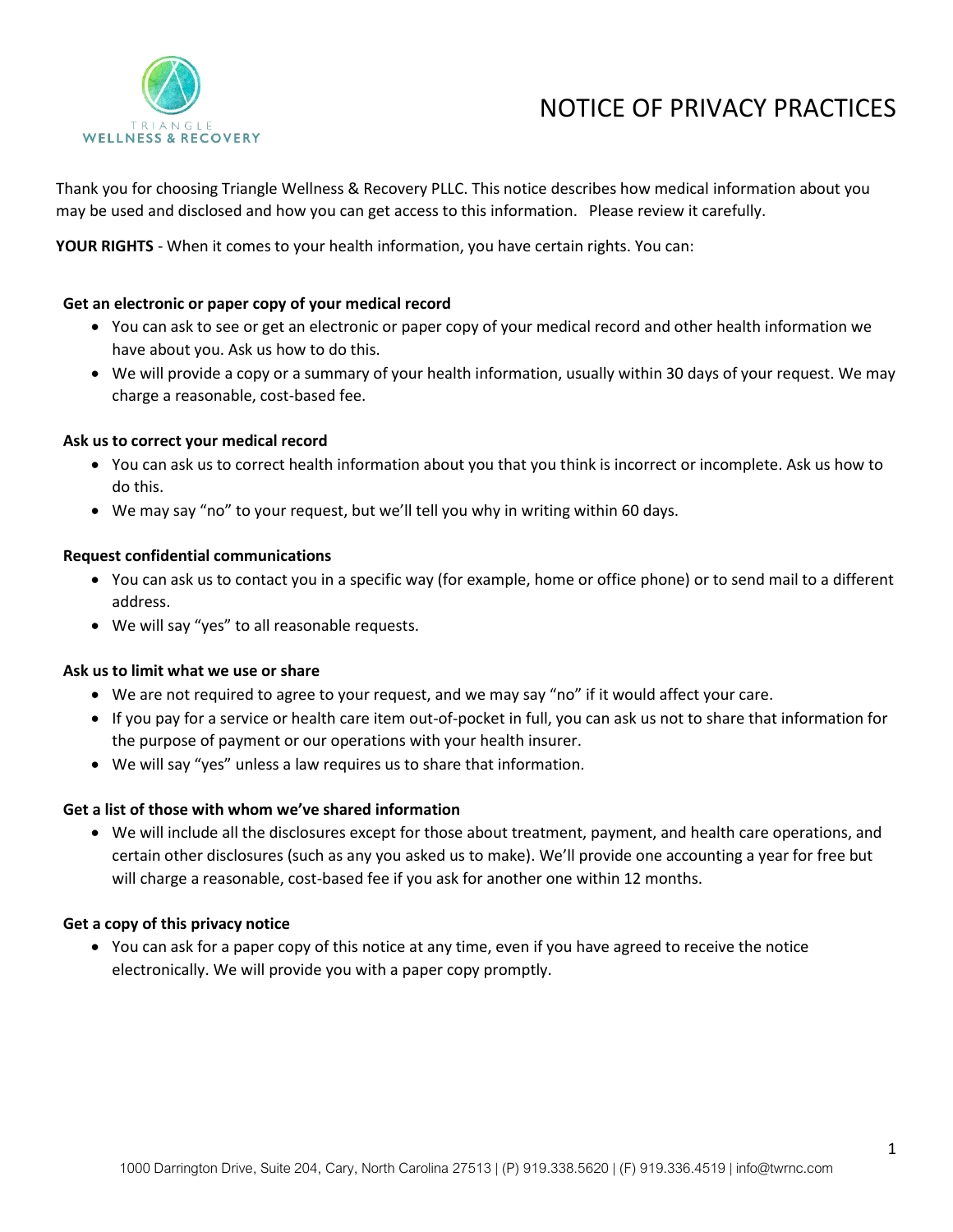

## **Choose someone to act for you**

- If you have given someone medical power of attorney or if someone is your legal guardian, that person can exercise your rights and make choices about your health information.
- We will make sure the person has this authority and can act for you before we take any action.

## **File a complaint if you feel your rights are violated**

- You can complain if you feel we have violated your rights by contacting us.
- You can file a complaint with the U.S. Department of Health and Human Services Office for Civil Rights by sending a letter to 200 Independence Avenue, S.W., Washington, D.C. 20201, calling 1-877-696-6775, or visiting www.hhs.gov/ocr/privacy/hipaa/complaints/.
- We will not retaliate against you for filing a complaint.

**YOUR CHOICES** - For certain health information, you can tell us your choices about what we share. If you have a clear preference for how we share your information in the situations described below, talk to us. Tell us what you want us to do, and we will follow your instructions.

## **In these cases, you have both the right and choice to tell us to:**

- Share information with your family, close friends, or others involved in your care
- Share information in a disaster relief situation
- Include your information in a hospital directory
- Contact you for fundraising efforts

*If you are not able to tell us your preference, for example if you are unconscious, we may go ahead and share your information if we believe it is in your best interest. We may also share your information when needed to lessen a serious and imminent threat to health or safety.* 

#### **In these cases we never share your information unless you give us written permission:**

- Marketing purposes
- Sale of your information
- Most sharing of psychotherapy notes
- We may contact you for fundraising efforts, but you can tell us not to contact you again.

**OUR USES AND DISCLOSURES** - How do we typically use or share your health information? We typically use or share your health information in the following ways:

Treat you

• We can use your health information and share it with other professionals who are treating you. Example: A doctor treating you for an injury asks another doctor about your overall health condition.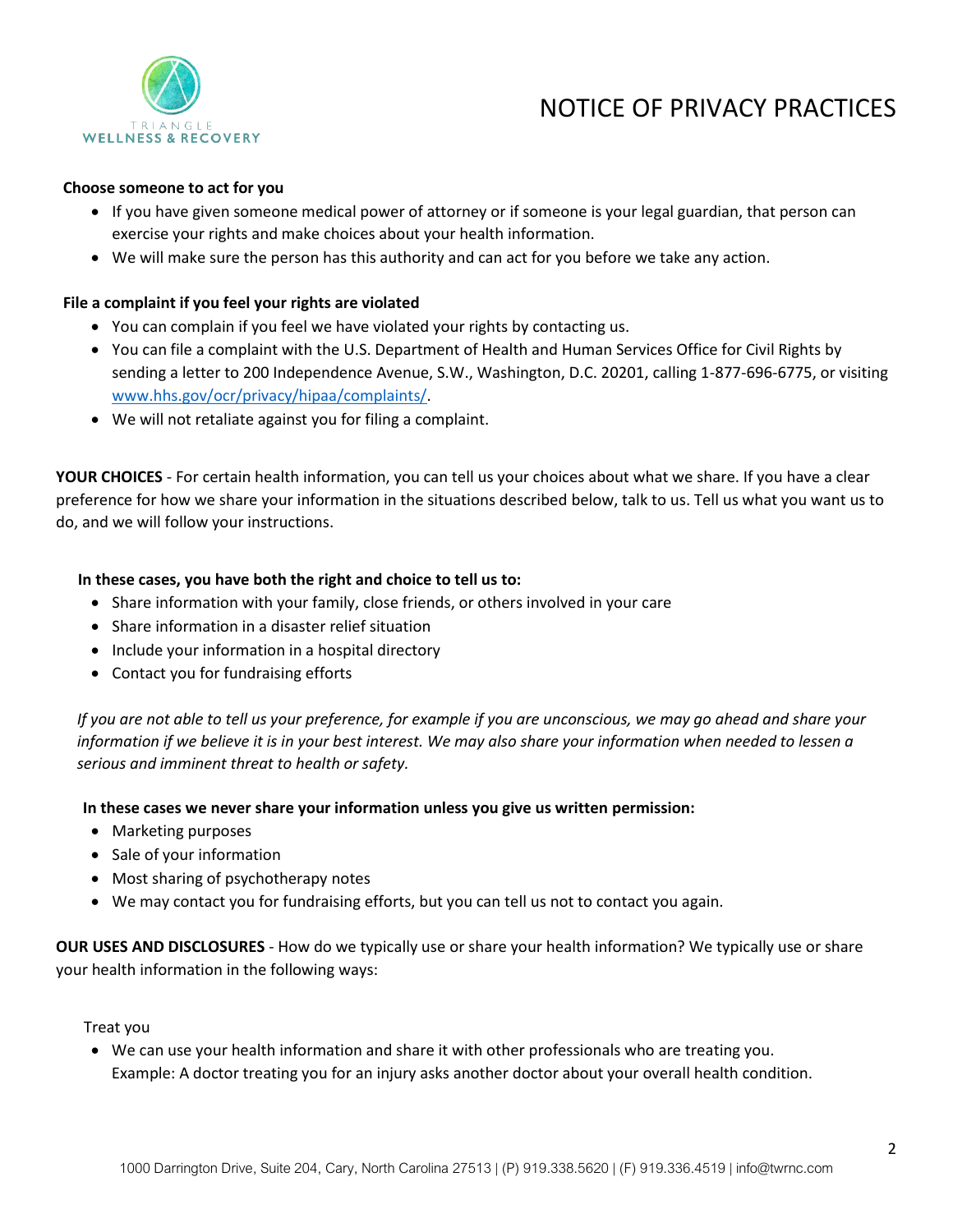

## Run our organization

• We can use and share your health information to run our practice, improve your care, and contact you when necessary. Example: We use health information about you to manage your treatment and services.

## Bill for your services

• We can use and share your health information to bill and get payment from health plans or other entities. Example: We give information about you to your health insurance plan so it will pay for your services.

## How else can we use or share your health information?

We are allowed or required to share your information in other ways – usually in ways that contribute to the public good, such as public health and research. We have to meet many conditions in the law before we can share your information for these purposes. For more information see:

www.hhs.gov/ocr/privacy/hipaa/understanding/consumers/index.html.

## **Help with public health and safety issues**

We can share health information about you for certain situations such as:

- Preventing disease
- Helping with product recalls
- Reporting adverse reactions to medications
- Reporting suspected abuse, neglect, or domestic violence
- Preventing or reducing a serious threat to anyone's health or safety

#### **Do research**

• We can use or share your information for health research.

#### **Comply with the law**

• We will share information about you if state or federal laws require it, including with the Department of Health and Human Services if it wants to see that we're complying with federal privacy law.

#### **Respond to organ and tissue donation requests**

• We can share health information about you with organ procurement organizations.

## **Work with a medical examiner or funeral director**

• We can share health information with a coroner, medical examiner, or funeral director when an individual dies.